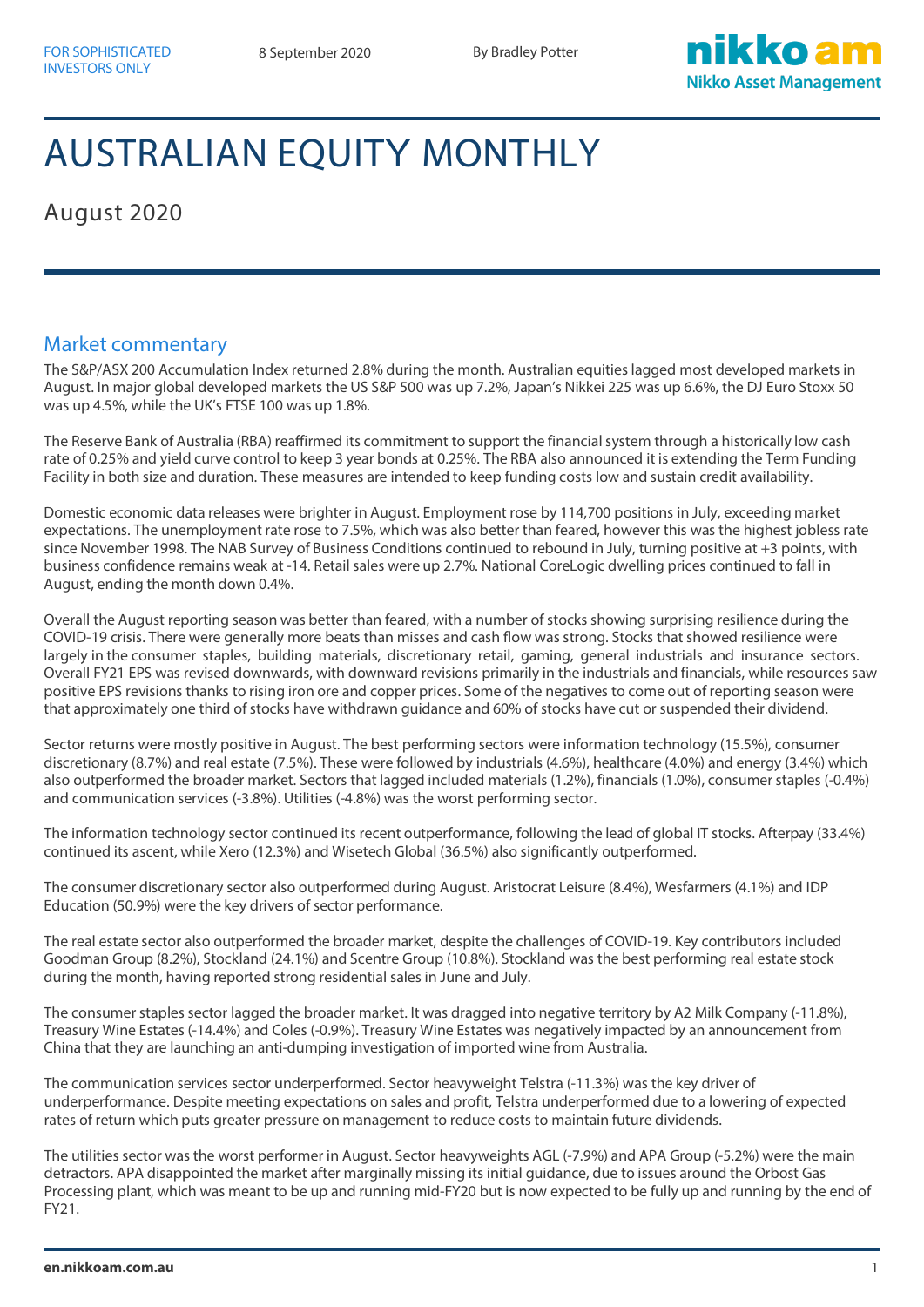

## Market outlook

During the August reporting season, most companies were impacted by COVID-19 in some way; however, a range of companies have performed well ahead of pre-COVID expectations whereas others have experienced disastrous impacts. E-commerce and some retailers for example, have had extraordinary results given the various stages of lockdowns, reduced avenues to spend and government wage stimulus. Caution is warranted in capitalising this increase as the economy moves back to a more normal level. However, there is no doubt that some companies will be lasting beneficiaries of this economic shock with potential changes in consumer and business habits.

Preservation of cashflow was evident in tighter control of working capital, with many companies reducing inventories and extending payables. There were also many instances of discretionary capital expenditure being put on hold. Many companies have deferred, reduced, or cancelled their dividend.

The FY21 earnings outlook deteriorated with only 23% of companies upgrading, whereas 40% downgraded. Materials provided the highest number of upgrades due to resource based names which benefitted from a weaker US dollar and the prospects of a recovery in the global economy.

Weak results were not necessarily met with the typical sell-off as the market seemed to look through the near-term COVID-19 weakness. There were a large number and quantum of "one-offs" during the month, typically an asset write-down, and as such, they were non-cash in nature. This rebasing has the impact of enhancing future reported earnings and apparent forward earnings growth—with little influence on cash generation. We last saw such a large increase in one-offs in the GFC.

While the ongoing global COVID-19 situation and ensuing uncertainty makes forecasting difficult, we continue to reassess our earnings estimates. This includes reviewing short-term earnings and implications for dividends and balance sheet risk, as well as long-term earnings, which has implications for valuations. As well as assessing the risks associated with stocks in the portfolio currently, we are also actively assessing opportunities thrown up by any aggressive and, in some instances, indiscriminate selloffs.

Economic shocks like we are currently experiencing typically result in social and economic adjustments. Ultimately the impact on long-term earnings estimates and valuations will be a function of the depth, duration and damage inflicted during this period of enforced subdued activity. Some of the more obvious potential transformations include: 1. employees working from home for all or part of the week; 2. office space required may be less, given the work from home theme; 3. reduction in the use of public transport and more car travel; 4. business travel may reduce given the improving technology and thus more use of virtual meetings; 5. e-commerce and omni-channel retail has had an accelerated shift in market share; and 6. low interest rates and government stimulus have been surprisingly positive for housing with early signs of increased interest in moving away from the inner CBD suburbs. It is still too early to be confident that these adjustments will be longstanding or perhaps just a one-off. As such, the Nikko AM team will invest significant time post the reporting season looking to identify and thus appropriately value any of the structural winners and losers.

The combination of extreme positioning and valuation differentials that are still evident always provides strong forces when the market reverses. Recessions are typically the catalyst for style leadership to change and our expectation is for history to repeat with value outperforming—particularly when the world becomes less sensitive to the COVID-19 situation via a vaccination or therapeutic solution. Like other large market corrections, it is always difficult to pick the bottom and thus rotating slowly into some of the beaten down value names funded by reducing and exiting the outperformers is an approach that we have found has worked well in these type of markets.